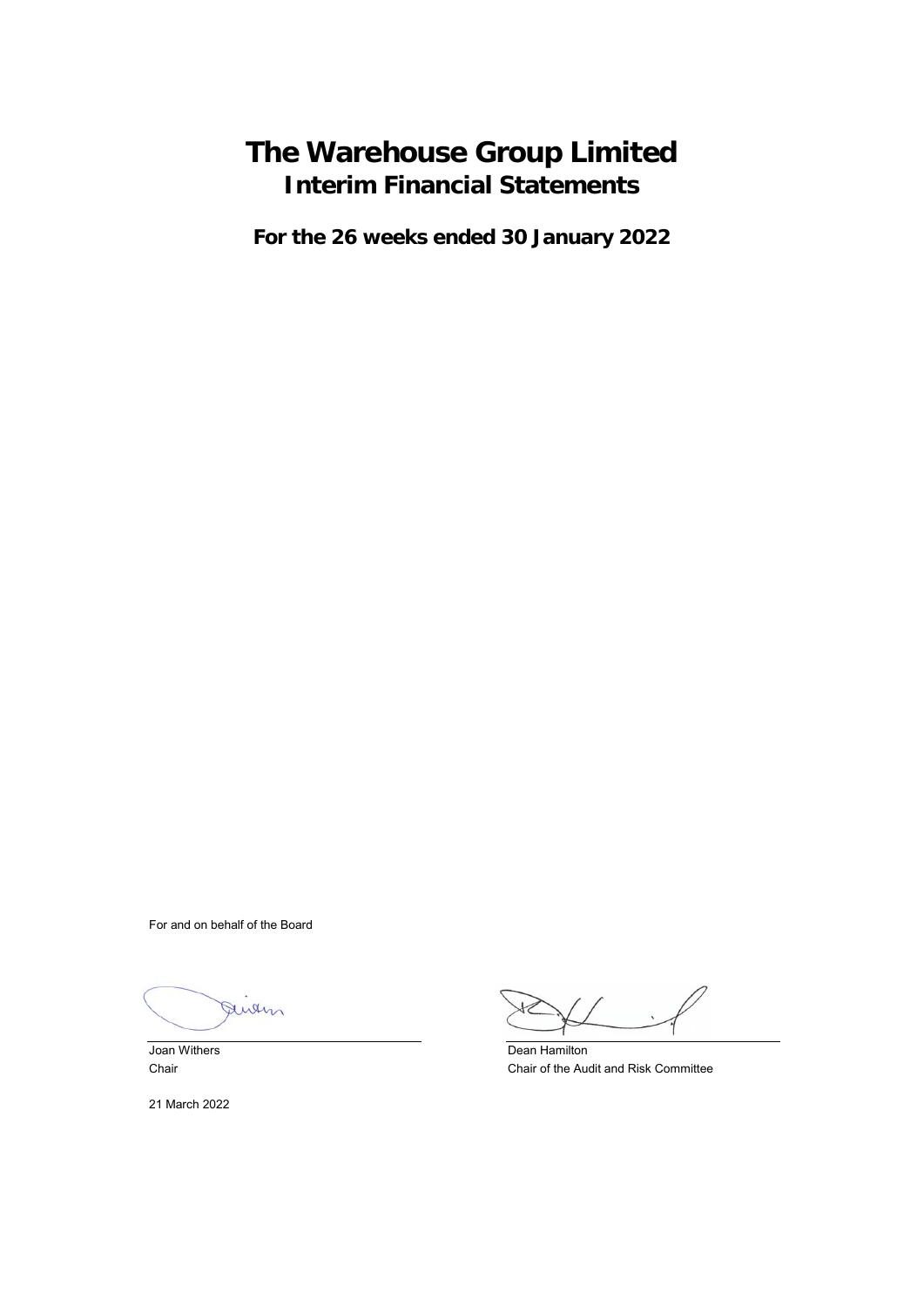# **Consolidated Income Statement**

|                                                                     | <b>Unaudited</b>      | Unaudited             | Audited             |
|---------------------------------------------------------------------|-----------------------|-----------------------|---------------------|
|                                                                     | 26 Weeks              | 26 Weeks              | 52 Weeks            |
|                                                                     | Ended                 | Ended                 | Ended               |
|                                                                     | 30 January            | 31 January            | 1 August            |
| Note                                                                | 2022<br>\$000         | 2021<br>\$ 000        | 2021<br>\$ 000      |
| <b>Retail sales</b><br>4                                            | 1,729,984             | 1,808,255             | 3,414,601           |
| Cost of retail goods sold                                           | (1, 130, 424)         | (1, 152, 874)         | (2, 173, 245)       |
| <b>Gross profit</b>                                                 | 599,560               | 655,381               | 1,241,356           |
| Other income                                                        | 3,624                 | 2,639                 | 7,050               |
| Employee expenses                                                   | (297, 740)            | (286, 678)            | (573, 734)          |
| Depreciation and amortisation expenses<br>4                         | (77, 495)             | (73, 550)             | (149, 303)          |
| Other operating expenses                                            | (140, 652)            | (124, 378)            | (244, 255)          |
| <b>Operating profit</b><br>$\overline{4}$                           | 87,297                | 173,414               | 281,114             |
| Unusual items<br>5                                                  |                       | (79, 036)             | (86, 955)           |
| Earnings before interest and tax                                    | 87,297                | 94,378                | 194,159             |
| Net interest expense                                                | (18, 457)             | (18, 886)             | (37, 458)           |
| Profit before tax                                                   | 68,840                | 75,492                | 156,701             |
| Income tax expense                                                  | (19,652)              | (21, 250)             | (40, 491)           |
| Net profit for the period                                           | 49,188                | 54,242                | 116,210             |
|                                                                     |                       |                       |                     |
| Attributable to:                                                    |                       |                       |                     |
| Shareholders of the parent                                          | 50,442                | 54,965                | 117,651             |
| Minority interests                                                  | (1, 254)              | (723)                 | (1, 441)            |
|                                                                     | 49,188                | 54,242                | 116,210             |
| Earnings per share attributable to shareholders of the parent:      |                       |                       |                     |
| Basic earnings per share                                            | <b>14.6 cents</b>     | 15.9 cents            | 34.1 cents          |
|                                                                     |                       |                       |                     |
|                                                                     |                       |                       |                     |
| <b>Consolidated Statement of Comprehensive Income</b>               |                       |                       |                     |
|                                                                     | Unaudited<br>26 Weeks | Unaudited<br>26 Weeks | Audited<br>52 Weeks |
|                                                                     | Ended                 | Ended                 | Ended               |
|                                                                     | 30 January            | 31 January            | 1 August            |
|                                                                     | 2022                  | 2021                  | 2021                |
|                                                                     | \$000                 | \$ 000                | \$ 000              |
| Net profit for the period                                           | 49,188                | 54,242                | 116,210             |
| Items that may be reclassified subsequently to the Income Statement |                       |                       |                     |
| Movement in foreign currency translation reserve                    | 383                   | (45)                  | 55                  |
| Movement in hedge reserves (net of tax)                             | 9,174                 | (640)                 | 19,188              |
| Total comprehensive income for the period                           | 58,745                | 53,557                | 135,453             |
|                                                                     |                       |                       |                     |
| Attributable to:                                                    |                       |                       |                     |
| Shareholders of the parent                                          | 59,999                | 54,280                | 136,894             |
| Minority interest                                                   | (1, 254)              | (723)                 | (1, 441)            |
| Total comprehensive income                                          | 58,745                | 53,557                | 135,453             |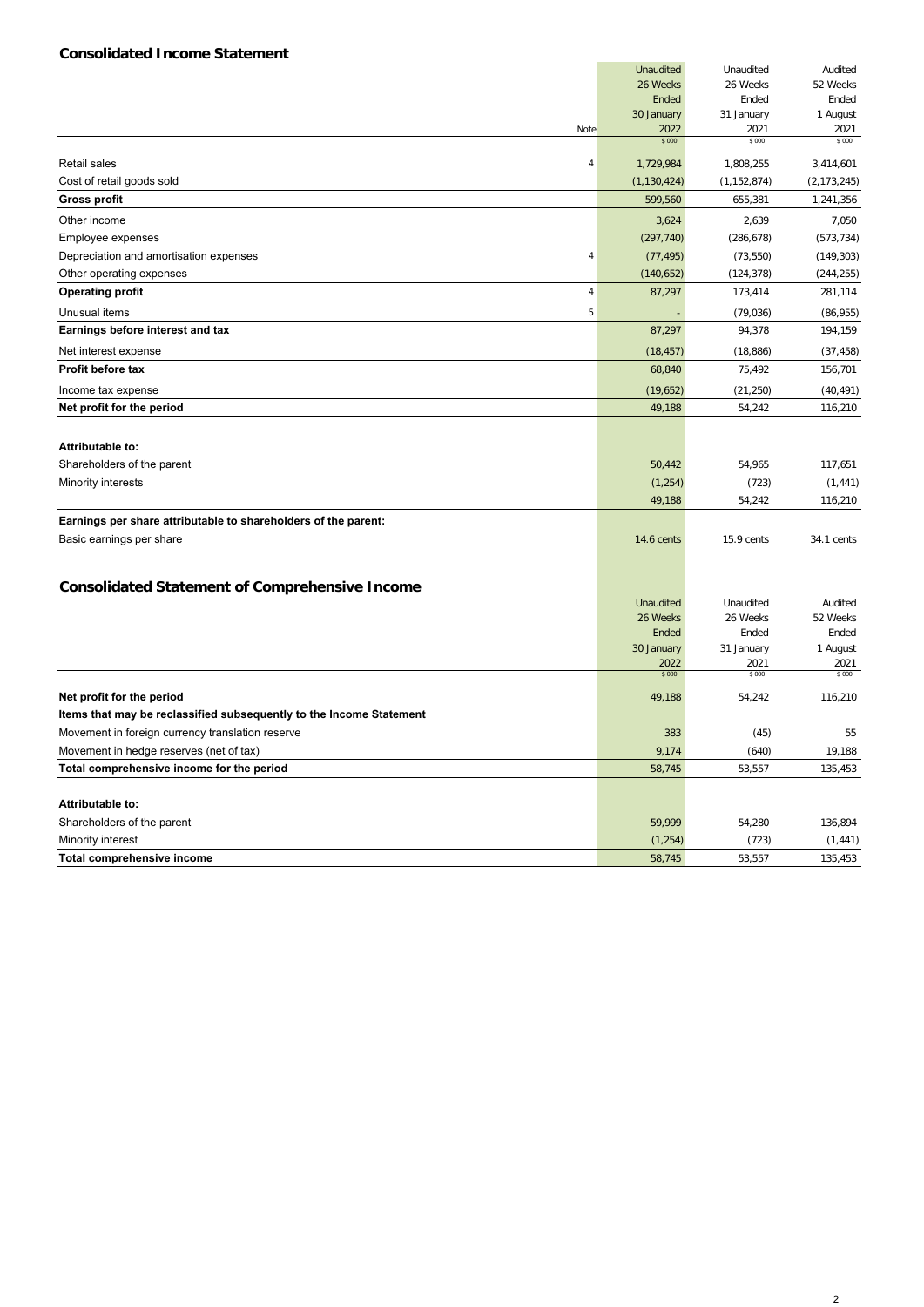# **Consolidated Statement of Changes in Equity**

|                                                  |      |                          |                          |                          | Foreign                  |           |          |           |
|--------------------------------------------------|------|--------------------------|--------------------------|--------------------------|--------------------------|-----------|----------|-----------|
|                                                  |      |                          |                          |                          | Currency                 |           |          |           |
|                                                  |      | Share                    | Treasury                 | Hedge                    | Translation              | Retained  | Minority | Total     |
| (Unaudited)                                      | Note | Capital                  | Stock                    | Reserves                 | Reserve                  | Earnings  | Interest | Equity    |
| For the 26 weeks ended 30 January 2022           |      | \$ 000                   | \$000                    | \$ 000                   | \$000                    | \$ 000    | \$ 000   | \$000     |
| Balance at the beginning of the period           |      | 365,517                  | (5, 282)                 | 6,171                    | (115)                    | 85,871    | (2,694)  | 449,468   |
| Profit for the half year                         |      |                          |                          |                          |                          | 50,442    | (1, 254) | 49,188    |
| Movement in foreign currency translation reserve |      |                          | ٠                        | ٠                        | 383                      |           |          | 383       |
| Movement in derivative cash flow hedges          |      |                          | $\sim$                   | 12,741                   | $\overline{\phantom{a}}$ |           | ٠        | 12,741    |
| Tax related to movement in hedge reserve         |      |                          | $\overline{a}$           | (3, 567)                 |                          |           |          | (3, 567)  |
| Total comprehensive income                       |      |                          | ٠                        | 9,174                    | 383                      | 50,442    | (1, 254) | 58,745    |
| Minority put option exercised                    |      | $\overline{\phantom{a}}$ | $\overline{\phantom{a}}$ | $\overline{\phantom{a}}$ | $\sim$                   | (1, 316)  | 983      | (333)     |
| Dividends paid                                   |      |                          |                          |                          | ٠                        | (60, 698) | (126)    | (60, 824) |
| Treasury stock dividends received                |      |                          |                          | $\overline{\phantom{a}}$ |                          | 243       |          | 243       |
| Balance at the end of the period                 |      | 365,517                  | (5, 282)                 | 15,345                   | 268                      | 74,542    | (3,091)  | 447,299   |

|                                                  |         |              |                          | Foreign                  |          |          |         |
|--------------------------------------------------|---------|--------------|--------------------------|--------------------------|----------|----------|---------|
|                                                  |         |              |                          | Currency                 |          |          |         |
|                                                  | Share   | Treasury     | Hedge                    | Translation              | Retained | Minority | Total   |
| (Unaudited)                                      | Capital | <b>Stock</b> | Reserves                 | Reserve                  | Earnings | Interest | Equity  |
| For the 26 weeks ended 31 January 2021           | \$ 000  | \$ 000       | \$000                    | \$000                    | \$ 000   | \$ 000   | \$ 000  |
| Balance at the beginning of the period           | 365,517 | (5, 456)     | (13, 017)                | (170)                    | 30,259   | (794)    | 376,339 |
| Profit for the half year                         |         |              |                          |                          | 54,965   | (723)    | 54,242  |
| Movement in foreign currency translation reserve |         | ٠            | $\overline{\phantom{a}}$ | (45)                     |          |          | (45)    |
| Movement in cash flow and monetised hedges       |         |              | (889)                    | $\overline{\phantom{a}}$ |          |          | (889)   |
| Tax related to movement in hedge reserve         |         |              | 249                      | $\overline{\phantom{a}}$ |          |          | 249     |
| Total comprehensive income                       |         |              | (640)                    | (45)                     | 54,965   | (723)    | 53,557  |
| Share rights charged to the income statement     |         |              |                          |                          |          | 72       | 72      |
| Minority put options exercised                   |         | 94           | $\overline{\phantom{a}}$ | $\overline{\phantom{a}}$ | (361)    | 267      |         |
| Balance at the end of the period                 | 365,517 | (5,362)      | (13, 657)                | (215)                    | 84,863   | (1, 178) | 429,968 |

|                                                  |                          |                          |           | Foreign                  |           |                          |           |
|--------------------------------------------------|--------------------------|--------------------------|-----------|--------------------------|-----------|--------------------------|-----------|
|                                                  |                          |                          |           | Currency                 |           |                          |           |
|                                                  | Share                    | Treasury                 | Hedge     | Translation              | Retained  | Minority                 | Total     |
| (Audited)                                        | Capital                  | Stock                    | Reserves  | Reserve                  | Earnings  | Interest                 | Equity    |
| For the 52 weeks ended 1 August 2021             | \$ 000                   | \$000                    | \$000     | \$ 000                   | \$ 000    | \$ 000                   | \$000     |
| Balance at the beginning of the period           | 365,517                  | (5, 456)                 | (13, 017) | (170)                    | 30,259    | (794)                    | 376,339   |
| Profit for the year                              |                          |                          |           | ٠                        | 117,651   | (1, 441)                 | 116,210   |
| Movement in foreign currency translation reserve |                          | $\overline{\phantom{a}}$ |           | 55                       |           | $\overline{a}$           | 55        |
| Movement in derivative cash flow hedges          |                          | $\overline{\phantom{a}}$ | 26,651    | ٠                        |           | $\overline{a}$           | 26,651    |
| Tax related to movement in hedge reserve         |                          | $\overline{\phantom{a}}$ | (7, 463)  | $\overline{\phantom{a}}$ |           | $\overline{\phantom{a}}$ | (7, 463)  |
| Total comprehensive income                       |                          |                          | 19,188    | 55                       | 117,651   | (1, 441)                 | 135,453   |
| Contributions by and distributions to owners:    |                          |                          |           |                          |           |                          |           |
| Share rights charged to the income statement     |                          |                          |           |                          |           | 93                       | 93        |
| Share rights vested                              | $\overline{\phantom{a}}$ |                          |           | ٠                        | 1,697     | (1,697)                  |           |
| Minority put options exercised                   | ٠                        | 174                      |           | $\sim$                   | (1,558)   | 1,145                    | (239)     |
| Dividends paid                                   | $\overline{\phantom{a}}$ |                          |           | ٠                        | (62, 432) | $\overline{\phantom{a}}$ | (62, 432) |
| Treasury stock dividends received                |                          |                          |           |                          | 254       | ٠                        | 254       |
| Balance at the end of the period                 | 365,517                  | (5, 282)                 | 6,171     | (115)                    | 85,871    | (2,694)                  | 449,468   |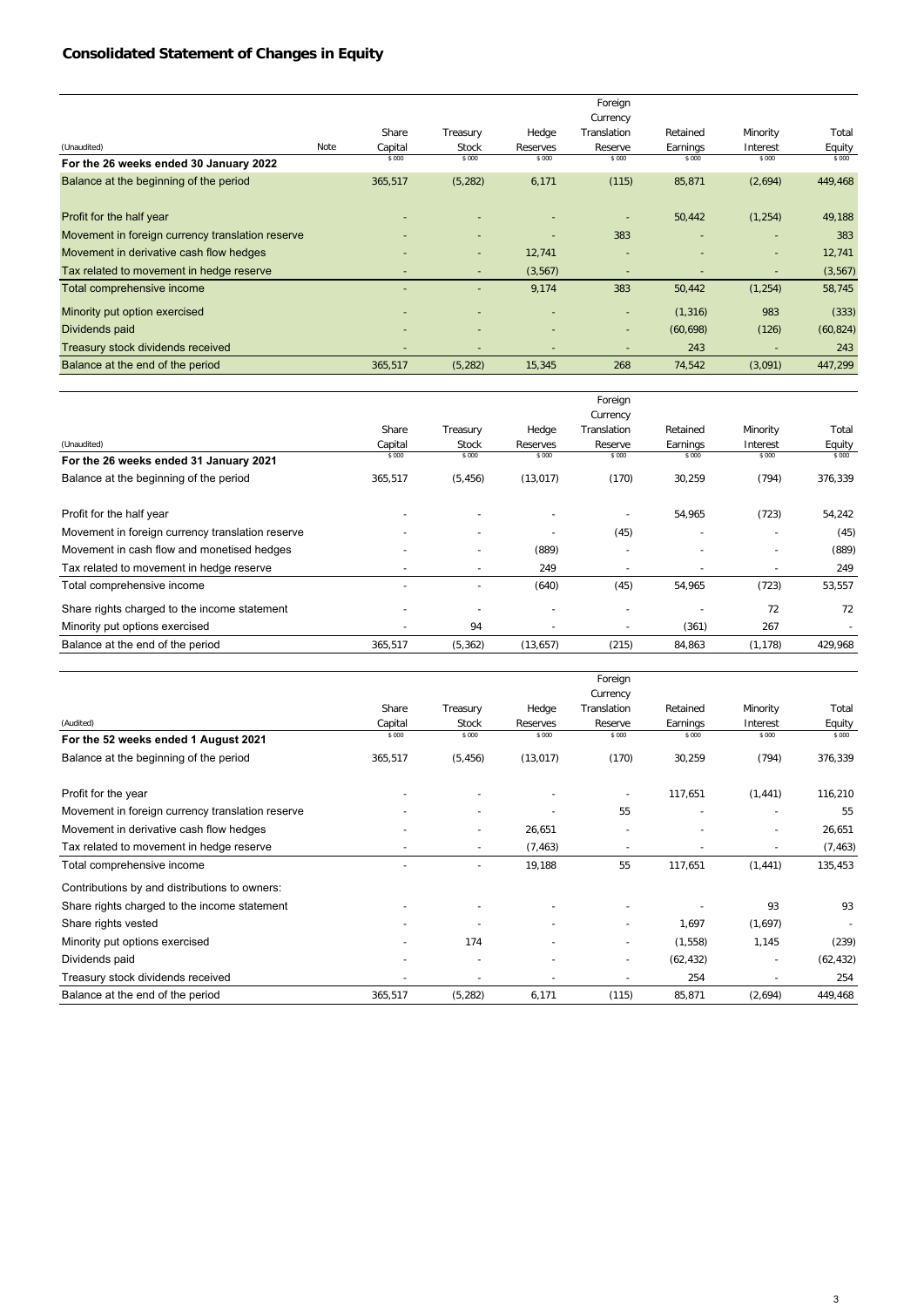# **Consolidated Balance Sheet**

|                                           |                | <b>Unaudited</b> | Unaudited      | Audited        |
|-------------------------------------------|----------------|------------------|----------------|----------------|
|                                           |                | As at            | As at          | As at          |
|                                           |                | 30 January       | 31 January     | 1 August       |
|                                           | Note           | 2022<br>\$000    | 2021<br>\$ 000 | 2021<br>\$ 000 |
| <b>ASSETS</b>                             |                |                  |                |                |
| <b>Current assets</b>                     |                |                  |                |                |
| Cash and cash equivalents                 | 16             | 149,966          | 183,585        | 160,526        |
| Trade and other receivables               | 8              | 89,586           | 86,129         | 79,277         |
| Inventories                               | $\overline{7}$ | 530,615          | 497,740        | 457,151        |
| Derivative financial instruments          | 17             | 31,536           | 77             | 8,837          |
| <b>Taxation receivable</b>                |                | 1,053            |                |                |
| <b>Total current assets</b>               |                | 802,756          | 767,531        | 705,791        |
| <b>Non-current assets</b>                 |                |                  |                |                |
| Derivative financial instruments          | 17             |                  |                | 1,310          |
| Property, plant and equipment             | 11             | 199,019          | 195,839        | 194,619        |
| Intangible assets                         | 12             | 189,295          | 149,745        | 166,991        |
| Right of use assets                       | 13             | 699,852          | 751,380        | 736,524        |
| Investment in associate                   | $\overline{3}$ | 4,176            |                |                |
| Deferred taxation                         |                | 79,904           | 97,211         | 86,120         |
| <b>Total non-current assets</b>           |                | 1,172,246        | 1,194,175      | 1,185,564      |
| <b>Total assets</b>                       |                | 1,975,002        | 1,961,706      | 1,891,355      |
|                                           |                |                  |                |                |
| <b>LIABILITIES</b>                        |                |                  |                |                |
| <b>Current liabilities</b>                |                |                  |                |                |
| Trade and other payables                  | 9              | 600,310          | 501,644        | 436,579        |
| Derivative financial instruments          | 17             |                  | 31,742         | 4,353          |
| Taxation payable                          |                |                  | 4,255          | 10,878         |
| Lease liabilities                         | 14             | 96,782           | 96,287         | 97,812         |
| Provisions                                | 10             | 55,457           | 63,029         | 74,515         |
| <b>Total current liabilities</b>          |                | 752,549          | 696,957        | 624,137        |
| <b>Non-current liabilities</b>            |                |                  |                |                |
| Lease liabilities                         | 14             | 754,144          | 813,861        | 794,379        |
| Provisions                                | 10             | 21,010           | 20,920         | 23,371         |
| <b>Total non-current liabilities</b>      |                | 775,154          | 834,781        | 817,750        |
| <b>Total liabilities</b>                  |                | 1,527,703        | 1,531,738      | 1,441,887      |
| <b>Net assets</b>                         |                | 447,299          | 429,968        | 449,468        |
|                                           |                |                  |                |                |
| <b>EQUITY</b>                             |                |                  |                |                |
| Contributed equity                        |                | 360,235          | 360,155        | 360,235        |
| Reserves                                  |                | 15,613           | (13, 872)      | 6,056          |
| Retained earnings                         |                | 74,542           | 84,863         | 85,871         |
| Total equity attributable to shareholders |                | 450,390          | 431,146        | 452,162        |
| Minority interest                         |                | (3,091)          | (1, 178)       | (2,694)        |
| <b>Total equity</b>                       |                | 447,299          | 429,968        | 449,468        |

4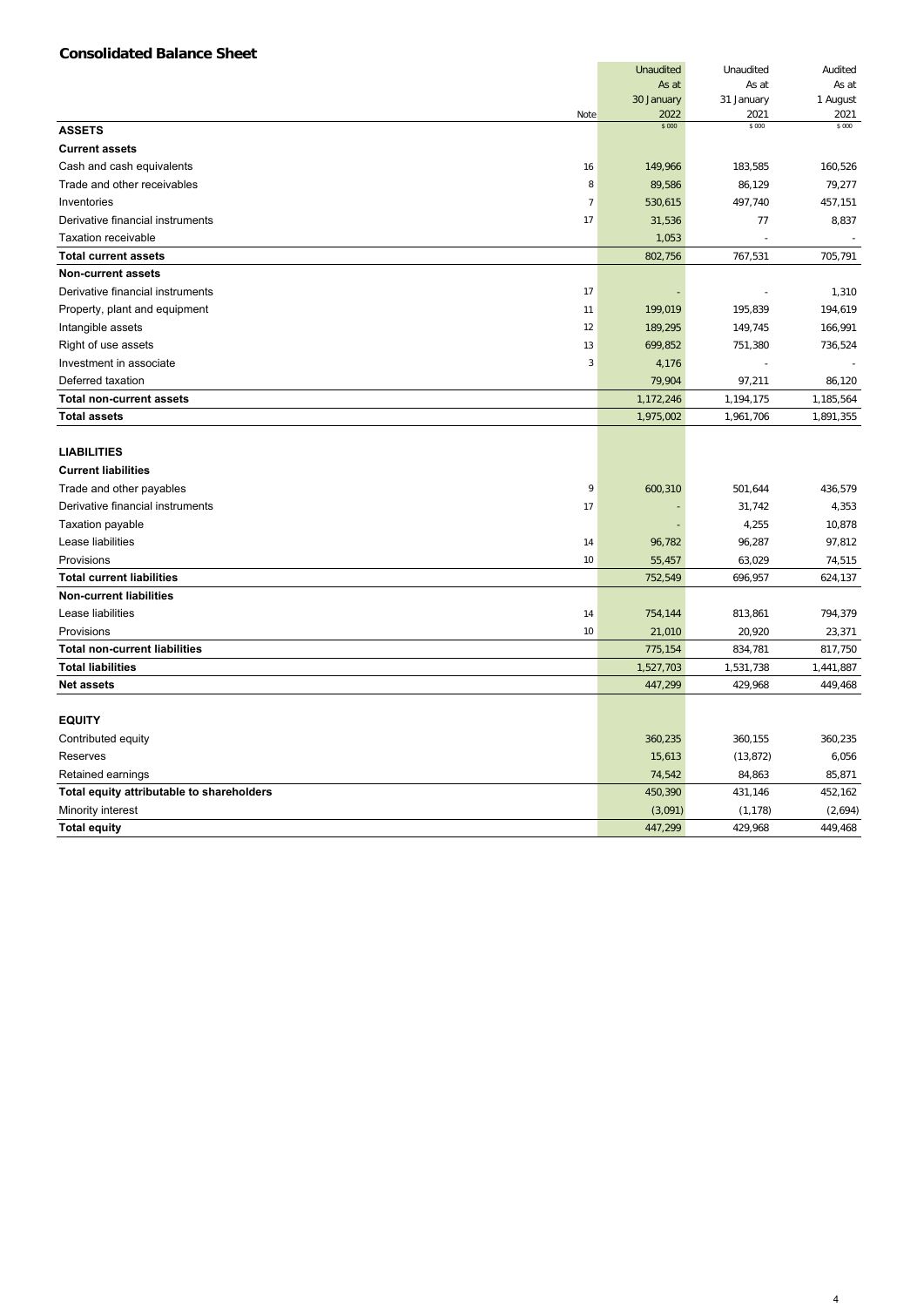# **Consolidated Statement of Cash Flows**

|                                                       | Unaudited          | Unaudited          | Audited          |
|-------------------------------------------------------|--------------------|--------------------|------------------|
|                                                       | 26 Weeks           | 26 Weeks           | 52 Weeks         |
|                                                       | Ended              | Ended              | Ended            |
| Note                                                  | 30 January<br>2022 | 31 January<br>2021 | 1 August<br>2021 |
| Cash flows from operating activities                  | \$000              | \$ 000             | \$ 000           |
| Cash received from customers                          | 1,727,132          | 1,808,006          | 3,425,114        |
| Payments to suppliers and employees                   | (1,518,505)        | (1,584,811)        | (3,040,261)      |
| COVID-19 Wage subsidy repayment                       |                    | (67, 550)          | (67, 550)        |
| Income tax paid                                       | (28, 598)          | (23, 139)          | (32, 132)        |
| Interest paid                                         | (18, 519)          | (22, 467)          | (37, 910)        |
| Net cash flows from operating activities              | 161,510            | 110,039            | 247,261          |
| Cash flows from investing activities                  |                    |                    |                  |
| Proceeds from sale of property, plant and equipment   |                    | 104                | 190              |
| Purchase of property, plant, equipment and software   | (57, 667)          | (39, 431)          | (83, 180)        |
| Purchase of associate<br>3                            | (4,500)            |                    |                  |
| Purchase of minority interest                         | (333)              |                    | (239)            |
| Net cash flows from investing activities              | (62, 500)          | (39, 327)          | (83, 229)        |
| Cash flows from financing activities                  |                    |                    |                  |
| Early termination of interest rate swaps              |                    | (6,622)            | (9, 767)         |
| Lease principal repayments                            | (48, 655)          | (48, 573)          | (99, 383)        |
| Treasury stock dividends received                     | 243                |                    | 254              |
| Dividends paid to parent shareholders                 | (61, 032)          |                    | (62, 678)        |
| Dividends paid to minority shareholders               | (126)              | $\blacksquare$     | $\sim$           |
| Net cash flows from financing activities              | (109, 570)         | (55, 195)          | (171, 574)       |
|                                                       |                    |                    |                  |
| Net cash flow                                         | (10, 560)          | 15,517             | (7, 542)         |
| Opening cash position                                 | 160,526            | 168,068            | 168,068          |
| <b>Closing cash position</b>                          | 149,966            | 183,585            | 160,526          |
| <b>Reconciliation of Operating Cash Flows</b>         |                    |                    |                  |
| Profit after tax                                      | 49,188             | 54,242             | 116,210          |
| Non-cash items                                        |                    |                    |                  |
| Depreciation and amortisation expenses<br>4           | 77,495             | 73,550             | 149,303          |
| Loss from investment in associate                     | 324                |                    |                  |
| Right of use asset impairment<br>13                   |                    | 625                | 1,582            |
| Share based payment expense                           |                    | 72                 | 93               |
| COVID-19 landlord rent relief<br>14                   | (812)              |                    |                  |
| Movement in deferred tax                              | 2,651              | 3,960              | 8,219            |
| Interest rate hedge derivative write-off              |                    | 195                | 3,340            |
| Movement in monetised derivative hedge reserve        |                    | (2, 264)           |                  |
| <b>Total non-cash items</b>                           | 79,658             | 76,138             | 162,537          |
| Items classified as investing or financing activities |                    |                    |                  |
| Net loss on disposal of property, plant and equipment | 440                | 99                 | 637              |
| Gain on lease terminations<br>15                      | (2, 327)           | (547)              | (1, 237)         |
| Supplementary dividend tax credit                     | 334                |                    | 246              |
| Total investing and financing adjustments             | (1, 553)           | (448)              | (354)            |
| Changes in assets and liabilities                     |                    |                    |                  |
| Trade and other receivables                           | (10, 309)          | (1,866)            | 4,986            |
| Inventories                                           | (73, 464)          | (104, 130)         | (63, 541)        |
| Trade and other payables                              | 151,340            | 93,737             | 14,497           |
| Provisions                                            | (21, 419)          | (907)              | 13,030           |
| Income tax                                            | (11, 931)          | (6, 727)           | (104)            |
| Total changes in assets and liabilities               | 34,217             | (19, 893)          | (31, 132)        |
|                                                       |                    |                    |                  |
| Net cash flows from operating activities              | 161,510            | 110,039            | 247,261          |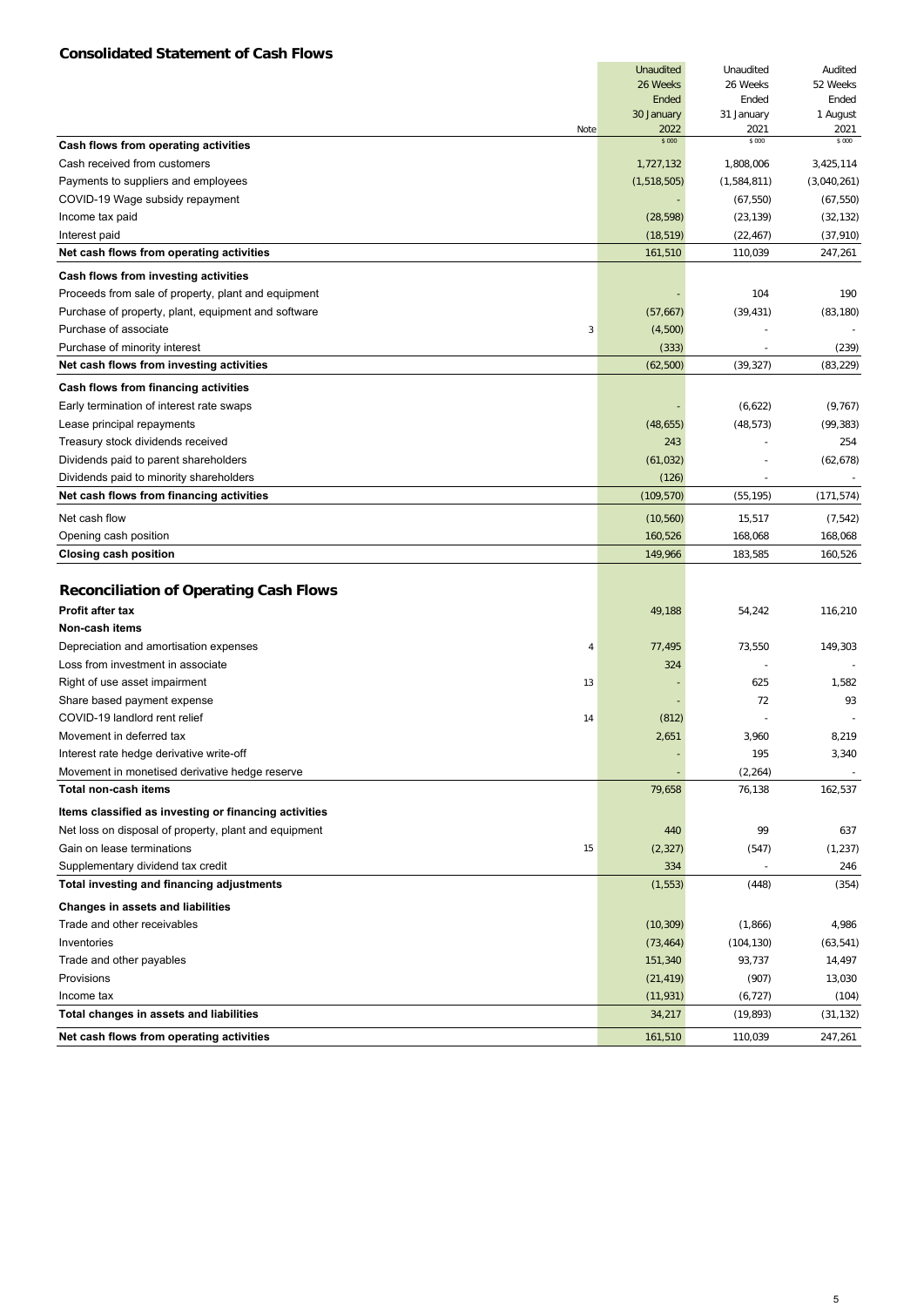# **Notes to the Interim Financial Statements**

## **1. GENERAL INFORMATION**

The Warehouse Group Limited (the Company) and its subsidiaries (together the Group) trade in the New Zealand retail sector. The Company is a limited liability company incorporated and domiciled in New Zealand. The Group is registered under the Companies Act 1993 and is an FMC Reporting Entity under Part 7 of the Financial Markets Conduct Act (FMCA) 2013. The address of its registered office is Level 4, 4 Graham Street, PO Box 2219, Auckland. The Company is listed on the New Zealand Stock Exchange (NZX).

# **2. SUMMARY OF SIGNIFICANT ACCOUNTING POLICIES**

The interim financial statements of the Group have been prepared in accordance with Generally Accepted Accounting Practice in New Zealand (GAAP). They comply with New Zealand Equivalent to the International Accounting Standard 34 *Interim Financial Reporting* (NZIAS 34) and International Accounting Standard 34 *Interim Financial Reporting* (IAS 34) and consequently, do not include all the information required for full financial statements. These Group interim financial statements should be read in conjunction with the annual report for the 52 weeks ended 1 August 2021.

These interim financial statements have been prepared under the historical cost convention except for the revaluation of certain financial instruments (including derivative instruments). The reporting currency used in the preparation of the interim financial statements is New Zealand dollars, rounded to the nearest thousands unless otherwise stated. Certain comparative amounts have been reclassified to conform with the current period presentation.

#### **Accounting standards**

The accounting policies that materially affect the measurement of the interim financial statements have been applied on a consistent basis with those used in the audited financial statements for the 52 weeks ended 1 August 2021.

#### **Non-GAAP financial information**

The Group uses operating profit, earnings before tax and interest, unusual items and adjusted net profit to describe financial performance as it considers these line items provide a better measure of underlying business performance. These non-GAAP measures are not prepared in accordance with New Zealand Equivalent to International Financial Reporting Standards (NZIFRS) and may not be comparable to similarly titled amounts reported by other companies. The Group's policy regarding unusual items and adjusted net profit are detailed in note 5.0.

#### **Critical accounting judgements, estimates and assumptions**

The preparation of the interim financial statements requires the Group to make judgements, estimates and assumptions that effect the reported amounts of assets and liabilities at balance date and the reported amounts of revenues and expenses during the half year. The same significant judgements, estimates and assumptions that are summarised in the audited financial statements for the 52 weeks ended 1 August 2021 were applied in the preparation of these interim financial statements.

#### **Seasonality**

The Group's revenue and profitability follow a seasonal pattern with higher sales and operating profits typically achieved in the first half of the financial year as a result of additional sales generated during the Christmas trading period. During the current half year and previous financial year these seasonal patterns have been unsettled by the impacts of COVID-19 (refer note 3).

#### **Approval of Interim Financial Statements**

These consolidated interim financial statements were approved for issue by the Board of Directors on 21 March 2022. Unless as otherwise stated, the interim financial statements have been reviewed by our Auditors, but are not audited.

#### **3. SIGNIFICANT TRANSACTIONS AND EVENTS IN THE PERIOD**

The following significant transactions and events affected the financial performance and financial position of the Group for the half year ended 30 January 2022:

#### **Group structure**

#### **TheMarket**

The Group increased its shareholding in TheMarket.com from 88.5% to 91%, when a put option was exercised in accordance with TheMarket.com share rights plan. Details of the share rights plan can be found in last year's annual report. The Group also amalgamated 1-day Limited with TheMarket.com Limited effective from the commencement of the current half year period.

#### **Investment in associate**

In August 2021 the Group invested \$4.5 million, to acquire a 26% interest in ZOOM Health Limited (ZOOM). ZOOM is a health technology company and shareholder in ZOOM Care Limited, an online pharmacy that delivers prescription medicine to patients. During the half year the Group recognised \$0.3 million as a proportionate share of ZOOM's trading losses, which reduced the carrying value of the investment to \$4.2 million.

#### **Other changes**

The Group's discontinued Diners Club (NZ) business which ceased operating in April 2020 was placed into a formal solvent liquidation during the half year and removed from the Companies Office register. There were no other changes to the Group's company structure.

#### **Impact of COVID-19**

mipact of equival to the outbreak of the COVID-19 Delta variant which resulted in the Group's store network being closed to customers for at least two weeks from 17 August 2021 to limit the spread of COVID-19. The Government Alert Level 4 lockdown lasted for two weeks throughout New Zealand (excluding Auckland and Northland) before restrictions were eased to Level 3 on 31 August 2021, which allowed customers to purchase products from stores using 'click and collect' before a further easing of restrictions to Alert Level 2 on 7 September 2021. At Alert Level 2 the Group's stores could open subject to physical distancing, mask wearing and record keeping requirements.

Northland moved to Alert Level 3 two days after the rest of New Zealand on 2 September 2021, while Auckland was held at Level 4 for a total of five weeks, and then at Alert Level 3 for a further seven weeks until 10 November 2021 before the alert levels were eased to Alert Level 3 step 2 and the Group's Auckland stores could reopen to customers. There were also intermittent periods when parts of the Waikato and Northland returned to Level 3 restrictions during this time. The Group's stores were closed to customers for 10,502 days (23%) of the 45,666 potential store trading days during the half year.

The impact on Group sales of the lockdowns was significant, with only two weeks of the first quarter not impacted by the COVID-19 lockdown restrictions, with sales down by \$107.8 million (14.6%) compared to the same quarter last year. There was a partial recovery of the lost sales when all stores reopened in the second quarter with sales up 2.8% in the second quarter compared to the same quarter last year. However the sales rebound was subdued compared to the sales rebound the Group experienced following previous lockdowns, with sales for the half year down \$78.3 million (4.3%) compared to last year.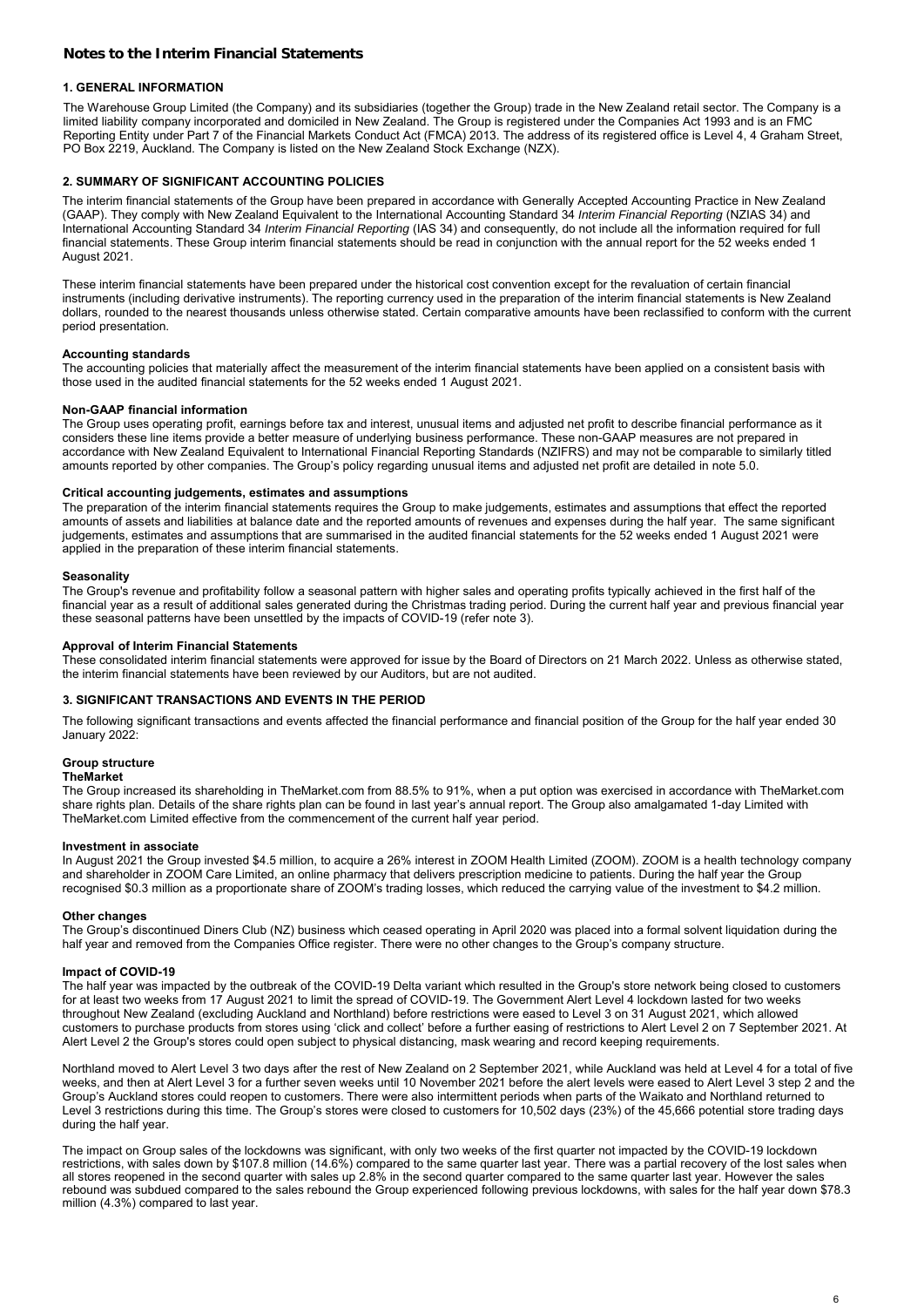### **Notes to the Interim Financial Statements**

# **3. SIGNIFICANT TRANSACTIONS AND EVENTS IN THE PERIOD - CONTINUED**

#### **Impact of COVID-19**

Gross profit margin for half year was 34.7%, or 150 basis points lower than the previous corresponding period. Higher freight costs due to supply chain disruptions and increased online sales, up 68% compared to last year (represents 19% of total sales) were significant factors contributing to the margin reduction. Increased online sales reduced gross profit margin due to a lower margin product mix and additional freight costs associated with the online sales. The timing of the lockdowns also meant discounting was required during the first quarter to clear a build-up of winter seasonal stock accumulated during the lockdown. The combination of lower sales and the lower gross profit margin resulted in the half year gross profit of \$599.6 million, being \$55.8 million lower than the previous corresponding period.

Employee and other operating expenses were impacted by additional COVID-19 activity connected with online fulfilment, additional labour shifts due to close contact stand downs, distribution inefficiencies to alleviate pressure on the Auckland distribution centre, additional health and safety related spend across the network (including rapid antigen testing and deploying additional staff as store door greeters). Throughout the lockdowns the Group continued to pay its staff in full for rostered hours.

Despite the impact on half year profit with the Group's adjusted after tax profit down \$63.0 million (56.7%) compared to last year, the balance sheet and operating cash flow remain solid. However there continues to be uncertainty due to COVID-19 and the latest emergence of the new Omicron COVID-19 variant. These uncertainties are factored into the key estimates and judgements that underly the impairment assessments of asset carrying values at the half year end, of which the inventory impairment review is probably the most significant of these key judgement areas.

#### **Inventory**

The ongoing disruption to worldwide supply chains through the half year made managing stock flow challenging causing some product shortages. In response to the disruptions the Group increased inventory levels, with inventory up \$32.9 million to \$530.6 million compared to the last half year to improve availability of key continuity and seasonal product lines. The timing of Chinese New Year falling just after balance date and two weeks earlier than the last year also contributed to the higher inventory levels, advancing the timing of seasonal inventory purchases and is reflected in higher 'goods in transit' which are \$27.6 million higher than last year. The recent build-up of inventory levels heading into the next half year, improves the inventory average age profile and puts the Group in a better position to cope with ongoing supply chain disruptions.

The Group's inventory impairment provisions (refer note 7) represent 4.3% of total inventory compared to 5.3% at July 2021 and were calculated after considering the trading outlook and the quality and age of inventory held at balance date.

#### **Liquidity**

The Group adopted a new liquidity policy last year which sets liquidity buffer parameters (refer note 16) to provide balance sheet resilience against adverse events. During this period of uncertainty caused by COVID-19 the Group continuously monitors trading forecasts and projected cashflows to assess policy compliance.

#### **Cloud Computing Arrangements**

In March 2021, the International Financial Reporting Interpretation Committee (IFRIC) issued an agenda decision clarifying the accounting treatment for software implementation costs in cloud computing arrangements. IFRIC concluded that costs incurred in configuring or customising software in cloud computing arrangements can be recognised as intangible assets only if the activities create an intangible asset that the Group controls. Costs that do not result in intangible assets are expensed as incurred, unless they are paid to the suppliers of the cloud-based software to significantly customise the cloud-based software for the Group, in which case the costs paid upfront are recorded as prepayments and amortised over the expected terms of the cloud computing arrangements.

The Group has capitalised costs incurred in configuring and customising supplier's software in cloud computing arrangements as intangible software assets, as the Group considered that it would benefit from the costs to implement the cloud-based software over the expected terms of the cloud computing arrangements.

The Group has been reviewing its more than 200 different cloud-based software arrangements, which have an approximate combined carrying value at balance date of between \$65 million to \$75 million to determine the impact of the IFRIC decision. This is a complex area and the process of evaluating and reassessing the nature of the software costs incurred and understanding the Group's contractual rights in relation to customisation and configuration expenditure is taking a considerable amount of time. At the time of finalising the 2022 half-year financial statements the review process is still continuing and it is anticipated that the Group not have a clear understanding of the situation until the end of its financial year. We have continued to capitalise costs that have occurred since the start of the current financial year in line with the Group's previously approved accounting policies.

If the Group is required to revise its accounting policy to comply with the IFRIC decision, the change will require a retrospective restatement of prior period financial statements. Whilst not impacting actual cash flows the change could reduce intangible assets and associated amortisation, increase operating expenses, and reclassify the relevant spend from an investing to an operating cash flow. The change may also result in the recognition of prepayments or an adjustment to opening retained earnings.

7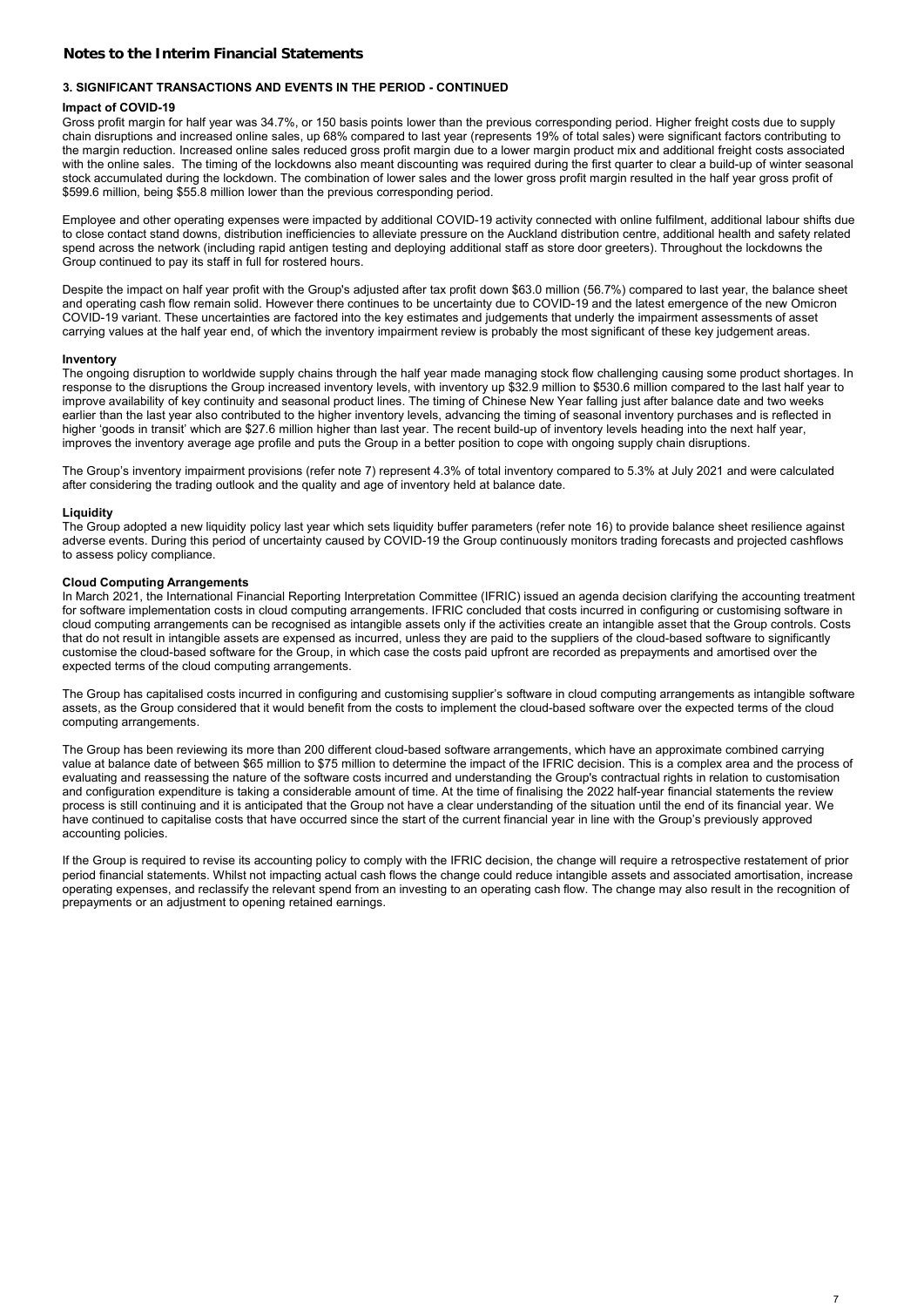#### **4. SEGMENT INFORMATION**

|                                         |                | <b>REVENUE</b> |                |               | <b>OPERATING PROFIT</b> |                |  |
|-----------------------------------------|----------------|----------------|----------------|---------------|-------------------------|----------------|--|
| <b>Operating performance</b>            | (Unaudited)    | (Unaudited)    | (Audited)      | (Unaudited)   | (Unaudited)             | (Audited)      |  |
|                                         | 26 Weeks       | 26 Weeks       | 52 Weeks       | 26 Weeks      | 26 Weeks                | 52 Weeks       |  |
|                                         | Ended          | Ended          | Ended          | Ended         | Ended                   | Ended          |  |
|                                         | 30 January     | 31 January     | 1 August       | 30 January    | 31 January              | 1 August       |  |
| Note                                    | 2022<br>\$ 000 | 2021<br>\$000  | 2021<br>\$ 000 | 2022<br>\$000 | 2021<br>\$ 000          | 2021<br>\$ 000 |  |
| The Warehouse                           |                |                |                |               |                         |                |  |
|                                         | 895,413        | 967,300        | 1,804,861      | 43,960        | 122,616                 | 187,621        |  |
| <b>Warehouse Stationery</b>             | 122,047        | 136,578        | 274,646        | 9,680         | 17,154                  | 34,325         |  |
| <b>Warehouse segment</b>                | 1,017,460      | 1,103,878      | 2,079,507      | 53,640        | 139,770                 | 221,946        |  |
| Noel Leeming                            | 582,746        | 593,176        | 1,128,184      | 29,787        | 33,069                  | 64,879         |  |
| Torpedo7                                | 97,462         | 84,855         | 158,706        | 2,831         | 5,221                   | 3,287          |  |
| TheMarket                               | 33,037         | 29,292         | 54,455         | (11, 985)     | (9, 237)                | (20, 704)      |  |
| Other Group operations                  | 3,586          | 3,977          | 7,141          | (8, 734)      | (15, 799)               | (28, 803)      |  |
| Inter-segment eliminations              | (4, 307)       | (6,923)        | (13, 392)      |               |                         |                |  |
| Group                                   | 1,729,984      | 1,808,255      | 3,414,601      | 65,539        | 153,024                 | 240,605        |  |
| Adjustment for NZIFRS 16 (Leases)<br>15 |                |                |                | 21,758        | 20,390                  | 40,509         |  |
| <b>Operating profit</b>                 |                |                |                | 87,297        | 173,414                 | 281,114        |  |
| Unusual items<br>5                      |                |                |                |               | (79, 036)               | (86, 955)      |  |
| Earnings before interest and tax        |                |                |                | 87,297        | 94,378                  | 194,159        |  |
| <b>Operating margin</b>                 |                |                |                |               |                         |                |  |
| The Warehouse (%)                       |                |                |                | 4.9           | 12.7                    | 10.4           |  |
| Warehouse Stationery (%)                |                |                |                | 7.9           | 12.6                    | 12.5           |  |
| Noel Leeming (%)                        |                |                |                | 5.1           | 5.6                     | 5.8            |  |
| Torpedo7 (%)                            |                |                |                | 2.9           | 6.2                     | 2.1            |  |
| Total Retail Group (%)                  |                |                |                | 3.8           | 8.5                     | 7.0            |  |

#### **Operating segments**

The Group has four operating segments trading in the New Zealand retail sector and an online marketplace (includes 1-day). These segments form<br>the basis of internal reporting used by senior management and the Board of Dire

Each of the four main retail segments represent a distinct retail brand that operate throughout New Zealand. Customers can purchase product from<br>the retail chains either online or through the Group's physical retail store Stationery sells stationery products.

Other Group operations include a property company, a chocolate factory and the residual cost of unallocated support office functions.

|                                               |             | <b>DEPRECIATION &amp; AMORTISATION</b> |           |             | <b>CAPITAL EXPENDITURE</b> |           |
|-----------------------------------------------|-------------|----------------------------------------|-----------|-------------|----------------------------|-----------|
| Capital expenditure and depreciation          | (Unaudited) | (Unaudited)                            | (Audited) | (Unaudited) | (Unaudited)                | (Audited) |
|                                               | 26 Weeks    | 26 Weeks                               | 52 Weeks  | 26 Weeks    | 26 Weeks                   | 52 Weeks  |
|                                               | Ended       | Ended                                  | Ended     | Ended       | Ended                      | Ended     |
|                                               | 30 January  | 31 January                             | 1 August  | 30 January  | 31 January                 | 1 August  |
| Note                                          | 2022        | 2021                                   | 2021      | 2022        | 2021                       | 2021      |
|                                               | \$ 000      | \$ 000                                 | \$ 000    | \$ 000      | \$ 000                     | \$ 000    |
| Warehouse segment                             | 56,464      | 53,488                                 | 108,270   | 48,787      | 30,033                     | 64,703    |
| Noel Leeming                                  | 13,471      | 13,186                                 | 26,692    | 2,239       | 6,317                      | 11,812    |
| Torpedo7                                      | 4,440       | 4,494                                  | 9,097     | 2,768       | 891                        | 2,722     |
| <b>TheMarket</b>                              | 2,198       | 1,500                                  | 3,448     | 2,072       | 2,638                      | 5,462     |
| Other Group operations                        | 922         | 882                                    | 1,796     | 1,512       | 109                        | 256       |
| Total                                         | 77,495      | 73,550                                 | 149,303   | 57,378      | 39,988                     | 84,955    |
|                                               |             |                                        |           | (Note:11)   | (Note:11)                  | (Note:11) |
| Comprising                                    |             |                                        |           |             |                            |           |
| Property, plant, equipment and software<br>11 | 30,294      | 26,900                                 | 55,211    |             |                            |           |
| Right of use assets<br>13                     | 47,201      | 46,650                                 | 94,092    |             |                            |           |
| Total                                         | 77,495      | 73,550                                 | 149,303   |             |                            |           |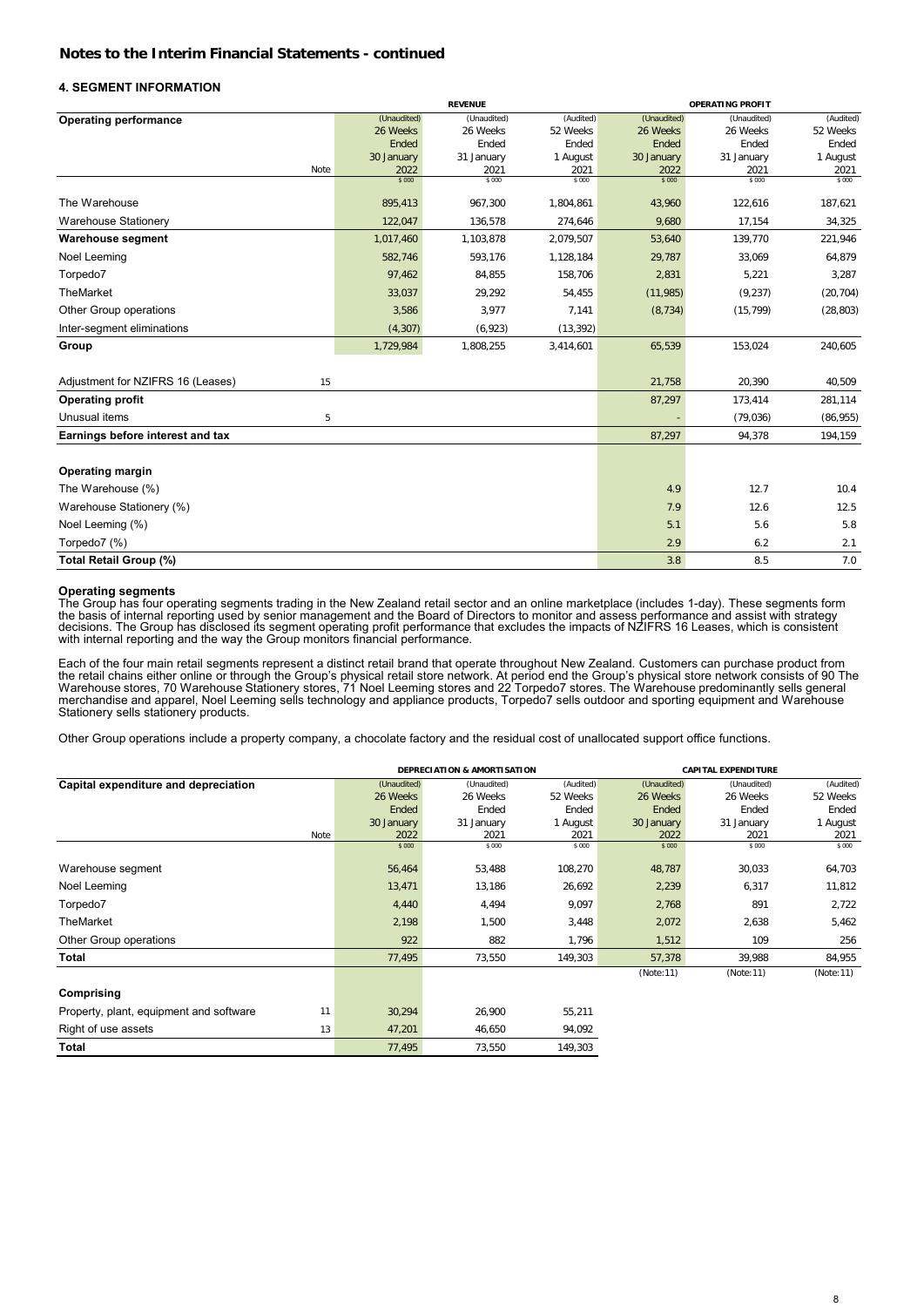# **4. SEGMENT INFORMATION - (Continued)**

|                                                   |             | <b>TOTAL ASSETS</b><br><b>TOTAL LIABILITIES</b> |           |             |             |           |
|---------------------------------------------------|-------------|-------------------------------------------------|-----------|-------------|-------------|-----------|
| <b>Balance sheet information</b>                  | (Unaudited) | (Unaudited)                                     | (Audited) | (Unaudited) | (Unaudited) | (Audited) |
|                                                   | As at       | As at                                           | As at     | As at       | As at       | As at     |
|                                                   | 30 January  | 31 January                                      | 1 August  | 30 January  | 31 January  | 1 August  |
| Note                                              | 2022        | 2021                                            | 2021      | 2022        | 2021        | 2021      |
|                                                   | \$000       | \$ 000                                          | \$000     | \$000       | \$ 000      | \$ 000    |
| Warehouse segment                                 | 560,009     | 504,396                                         | 477,210   | 433,579     | 384,163     | 353,595   |
| Noel Leeming                                      | 206,973     | 203,682                                         | 189,241   | 209,056     | 176,272     | 149,077   |
| Torpedo7                                          | 59,799      | 43,115                                          | 52,281    | 23,208      | 16,685      | 20,761    |
| TheMarket                                         | 21,821      | 21,099                                          | 21,288    | 9,627       | 7,605       | 9,009     |
| Other Group operations                            | 91,133      | 84,205                                          | 85,062    | 1,307       | 868         | 2,023     |
| Operating assets / liabilities                    | 939,735     | 856,497                                         | 825,082   | 676,777     | 585,593     | 534,465   |
|                                                   |             |                                                 |           |             |             |           |
| Unallocated assets / liabilities                  |             |                                                 |           |             |             |           |
| Cash and borrowings<br>16                         | 149,966     | 183,585                                         | 160,526   |             |             |           |
| Derivative financial instruments<br>17            | 31,536      | 77                                              | 10,147    |             | 31,742      | 4,353     |
| Right of use assets / Lease liabilities<br>13, 14 | 699,852     | 751,380                                         | 736,524   | 850,926     | 910,148     | 892,191   |
| Intangible goodwill and brands                    | 72,956      | 72,956                                          | 72,956    |             |             |           |
| Taxation                                          | 80,957      | 97,211                                          | 86,120    |             | 4,255       | 10,878    |
| Total                                             | 1,975,002   | 1,961,706                                       | 1,891,355 | 1,527,703   | 1,531,738   | 1,441,887 |

# **5. ADJUSTED NET PROFIT**

**Adjusted net profit reconciliation**

| Adjusted net profit reconciliation                                               | (Unaudited) | (Unaudited) | (Audited) |
|----------------------------------------------------------------------------------|-------------|-------------|-----------|
|                                                                                  | 26 Weeks    | 26 Weeks    | 52 Weeks  |
|                                                                                  | Ended       | Ended       | Ended     |
|                                                                                  | 30 January  | 31 January  | 1 August  |
| Note                                                                             | 2022        | 2021        | 2021      |
|                                                                                  | \$ 000      | \$ 000      | \$ 000    |
| <b>Adjusted net profit</b>                                                       | 48,034      | 111,013     | 175,515   |
| <b>Less: Unusual items</b>                                                       |             |             |           |
| Restructuring costs - Agile                                                      |             | (11, 291)   | (16,065)  |
| Ineffective hedge derivatives                                                    |             | (195)       | (3, 340)  |
| Repayment of COVID-19 wage subsidy                                               |             | (67, 550)   | (67, 550) |
| Unusual items before taxation                                                    |             | (79, 036)   | (86, 955) |
| Adjustment for NZIFRS 16 (Leases)<br>15                                          | 3,345       | 1,191       | 2,012     |
| Income tax relating to above items                                               | (937)       | 21,797      | 23,784    |
| Income tax relating to prior year building disposals                             |             |             | 3,295     |
| Unusual items after taxation                                                     | 2,408       | (56, 048)   | (57, 864) |
| Net profit from continuing operations attributable to shareholders of the parent | 50,442      | 54,965      | 117,651   |
|                                                                                  |             |             |           |

Certain transactions can make the comparison of profits between years difficult. The Group uses adjusted net profit as a key indicator of performance and considers it a better measure of underlying business performance. Adjusted net profit makes allowance for the after tax effect of unusual items which are not directly connected with the Group's normal trading activities. The Group defines unusual items as any gains or losses from property disposals, goodwill and brand impairment, costs relating to business acquisitions or disposals, ineffective hedge derivatives and costs connected with restructuring the Group. Following the adoption of NZIFRS 16 the non-cash impact relating to the lease accounting standard are also excluded from adjusted net profit.

The Group did not classify any items as unusual during the half year.

#### **2021 COVID-19 Wage subsidy**

In December 2020 the Group voluntarily repaid the Government COVID-19 wage subsidy it received in March 2020. The Group classified both the receipt and offsetting repayment of the COVID-19 wage subsidy which spanned two different financial years as unusual items.

#### **2021 Restructuring costs**

The restructuring costs relate to professional fees and redundancy costs incurred as part of the Group's transition to an Agile way of working completed last year.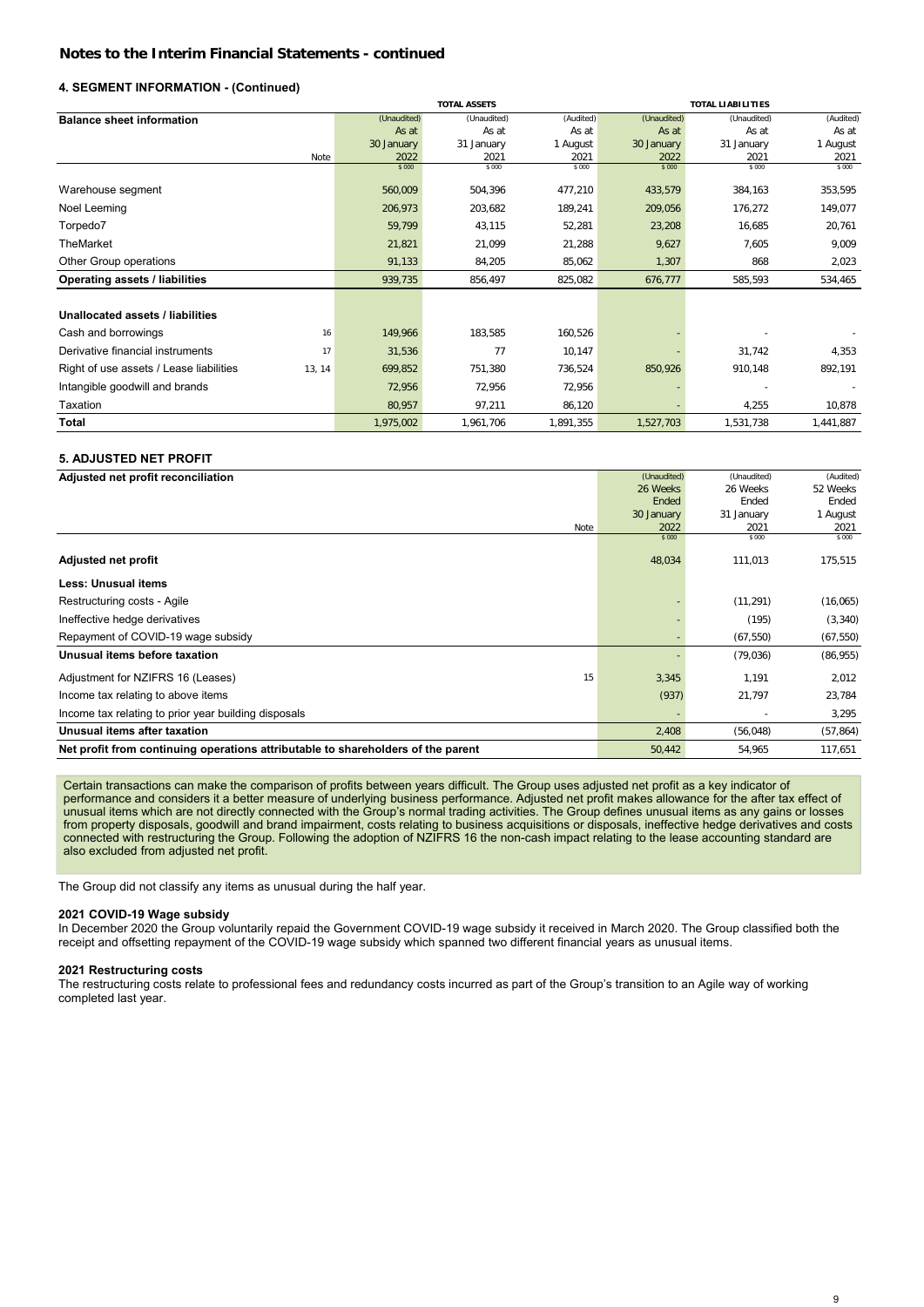# **6. DIVIDENDS**

|                           |             | <b>CENTS PER SHARE</b>   |           |             | <b>DIVIDENDS PAID</b> |           |
|---------------------------|-------------|--------------------------|-----------|-------------|-----------------------|-----------|
| Dividends paid            | (Unaudited) | (Unaudited)              | (Audited) | (Unaudited) | (Unaudited)           | (Audited) |
|                           | 26 Weeks    | 26 Weeks                 | 52 Weeks  | 26 Weeks    | 26 Weeks              | 52 Weeks  |
|                           | Ended       | Ended                    | Ended     | Ended       | Ended                 | Ended     |
|                           | 30 January  | 31 January               | August    | 30 January  | 31 January            | 1 August  |
|                           | 2022        | 2021                     | 2021      | 2022        | 2021                  | 2021      |
|                           |             |                          |           | \$ 000      | \$ 000                | \$ 000    |
| Prior year final dividend | 17.5        | $\overline{\phantom{a}}$ |           | 60,698      | ٠                     |           |
| Special dividend          |             | $\overline{\phantom{a}}$ | 5.0       |             | -                     | 17,342    |
| Interim dividend          |             | $\overline{\phantom{a}}$ | 13.0      |             | ۰                     | 45,090    |
| Total dividends paid      | 17.5        | $\overline{\phantom{a}}$ | 18.0      | 60.698      | -                     | 62,432    |

# **Subsequent events**

The Group's dividend policy, after it was amended last year, is to distribute at least 70% of the Group's full year adjusted net profit, at the discretion of the Board and subject to trading performance, market conditions and liquidity requirements. In compliance with this policy the Board declared a fully imputed interim dividend of 10.0 cents per ordinary share on 21 March 2022 to be paid on 26 April 2022 to all shareholders on the Group's share register at the close of business on 6 April 2022. Based on the Group's dividend policy the interim dividend represents a payout ratio of 72%.

# **7. INVENTORIES**

|                                | (Unaudited) | (Unaudited) | (Audited) |
|--------------------------------|-------------|-------------|-----------|
| Inventories                    |             |             |           |
|                                | As at       | As at       | As at     |
|                                | 30 January  | 31 January  | 1 August  |
|                                | 2022        | 2021        | 2021      |
|                                | \$ 000      | \$ 000      | \$ 000    |
|                                |             |             |           |
| Finished goods                 | 449,569     | 452,249     | 413,352   |
| Inventory provisions           | (19, 185)   | (27, 162)   | (21,966)  |
| Retail stock                   | 430,384     | 425,087     | 391,386   |
|                                |             |             |           |
| Goods in transit from overseas | 100,231     | 72,653      | 65,765    |
| Inventory                      | 530,615     | 497,740     | 457,151   |

# **8. TRADE AND OTHER RECEIVABLES**

| Trade and other receivables       | (Unaudited) | (Unaudited) | (Audited) |
|-----------------------------------|-------------|-------------|-----------|
|                                   | As at       | As at       | As at     |
|                                   | 30 January  | 31 January  | August    |
|                                   | 2022        | 2021        | 2021      |
|                                   | \$ 000      | \$ 000      | \$ 000    |
| Trade receivables                 | 39.313      | 43.215      | 36,193    |
| Prepayments                       | 15.453      | 13.122      | 12.528    |
| Rebate accruals and other debtors | 34.820      | 29.792      | 30,556    |
| Total trade and other receivables | 89.586      | 86.129      | 79.277    |

# **9. TRADE AND OTHER PAYABLES**

| Trade and other payables                                           | (Unaudited) | (Unaudited) | (Audited) |
|--------------------------------------------------------------------|-------------|-------------|-----------|
|                                                                    | As at       | As at       | As at     |
|                                                                    | 30 January  | 31 January  | 1 August  |
|                                                                    | 2022        | 2021        | 2021      |
|                                                                    | \$ 000      | \$ 000      | \$ 000    |
| Local trade creditors and accruals                                 | 353,832     | 307.257     | 266,486   |
| Foreign currency trade creditors                                   | 113,332     | 122,514     | 93,524    |
| Goods in transit creditors                                         | 76,195      | 24.077      | 17,883    |
| Capital expenditure creditors                                      | 2,728       | 1.807       | 3,018     |
| Goods and services tax                                             | 7,884       | 5,365       | 10,155    |
| Reward schemes, lay-bys, Christmas club deposits and gift vouchers | 23,353      | 20.798      | 22,036    |
| Payroll accruals                                                   | 22,986      | 19,826      | 23,477    |
| Total trade and other payables                                     | 600,310     | 501,644     | 436,579   |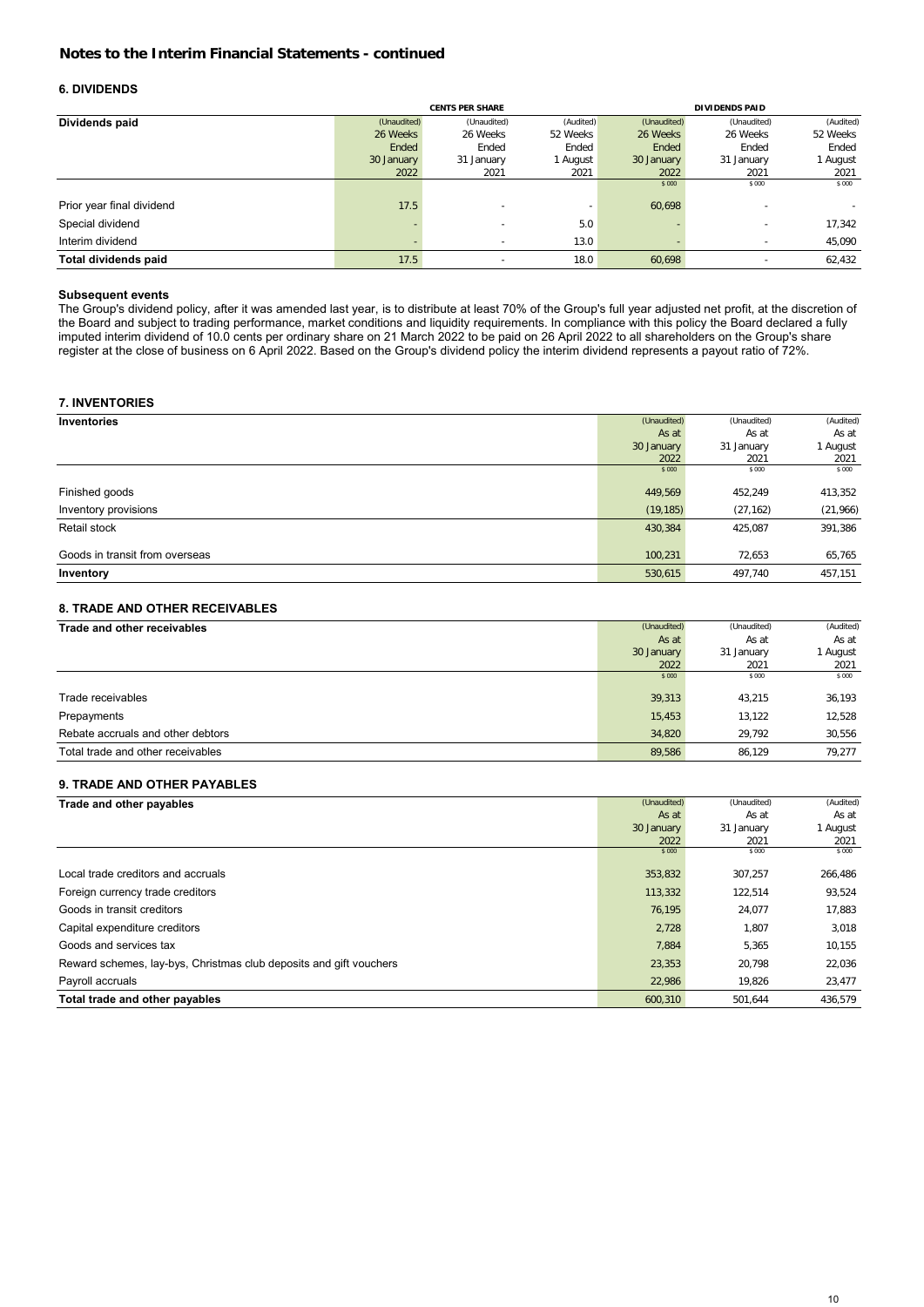# **10. PROVISIONS**

| <b>Provisions</b>             | (Unaudited) | (Unaudited) | (Audited) |
|-------------------------------|-------------|-------------|-----------|
|                               | As at       | As at       | As at     |
|                               | 30 January  | 31 January  | 1 August  |
|                               | 2022        | 2021        | 2021      |
|                               | \$ 000      | \$ 000      | \$ 000    |
| <b>Current liabilities</b>    | 55,457      | 63,029      | 74,515    |
| Non-current liabilities       | 21,010      | 20,920      | 23,371    |
| <b>Total provisions</b>       | 76,467      | 83,949      | 97,886    |
| <b>Provisions consist of:</b> |             |             |           |
| Employee entitlements         | 62,305      | 69,561      | 83,270    |
| Make good provision           | 8,704       | 8,718       | 9,175     |
| Sales returns provision       | 5,458       | 5,670       | 5,441     |
| <b>Total provisions</b>       | 76,467      | 83,949      | 97,886    |

# **11. PROPERTY, PLANT, EQUIPMENT AND COMPUTER SOFTWARE**

| Property, plant, equipment and computer software    | (Unaudited) | (Unaudited) | (Audited) |
|-----------------------------------------------------|-------------|-------------|-----------|
|                                                     | As at       | As at       | As at     |
|                                                     | 30 January  | 31 January  | 1 August  |
| Note                                                | 2022        | 2021        | 2021      |
|                                                     | \$ 000      | \$ 000      | \$ 000    |
| Property, plant and equipment                       | 199,019     | 195,839     | 194,619   |
| Computer software<br>12                             | 116,339     | 76,789      | 94,035    |
| Carrying amount                                     | 315,358     | 272,628     | 288,654   |
|                                                     |             |             |           |
| Movement in property, plant, equipment and software |             |             |           |
| Carrying amount at the beginning of the period      | 288,654     | 259.741     | 259,741   |
| Capital expenditure<br>4                            | 57,378      | 39,988      | 84,955    |
| Depreciation and amortisation<br>4                  | (30, 294)   | (26,900)    | (55, 211) |
| Disposals                                           | (380)       | (201)       | (831)     |
| Carrying amount at the end of the period            | 315,358     | 272.628     | 288.654   |

# **12. INTANGIBLE ASSETS**

| Intangible assets       | (Unaudited) | (Unaudited) | (Audited) |
|-------------------------|-------------|-------------|-----------|
|                         | As at       | As at       | As at     |
|                         | 30 January  | 31 January  | 1 August  |
| Note                    | 2022        | 2021        | 2021      |
|                         | \$ 000      | \$ 000      | \$ 000    |
| Computer software<br>11 | 116,339     | 76,789      | 94,035    |
| <b>Brands</b>           | 15,500      | 15,500      | 15,500    |
| Goodwill                | 57,456      | 57.456      | 57,456    |
| Net book value          | 189,295     | 149,745     | 166,991   |

The Group performs a detailed impairment assessment of intangible assets prior to the end of each financial year and at each interim reporting date considers if there are any indicators of impairment which could have a bearing on the impairment assessments. The Group's interim review did not identify any significant indicators of impairment in respect of the cash generating units connected with the Group's material intangible assets.

# **13. RIGHT OF USE ASSETS**

| <b>Right of use assets</b>                     | (Unaudited) | (Unaudited) | (Audited) |
|------------------------------------------------|-------------|-------------|-----------|
|                                                | As at       | As at       | As at     |
|                                                | 30 January  | 31 January  | 1 August  |
| Note                                           | 2022        | 2021        | 2021      |
|                                                | \$ 000      | \$ 000      | \$ 000    |
| Movement in right of use assets                |             |             |           |
| Carrying amount at the beginning of the period | 736,524     | 774.175     | 774,175   |
| Additions<br>14                                | 11,621      | 17,285      | 55,494    |
| Depreciation<br>4                              | (47, 201)   | (46, 650)   | (94, 092) |
| Reassessment of lease terms<br>14              | (1,075)     | 9,182       | 5,271     |
| Impairments<br>4                               |             | (625)       | (1,582)   |
| Lease surrenders and terminations              | (17)        | (1,987)     | (2,742)   |
| Carrying amount at the end of the period       | 699,852     | 751,380     | 736,524   |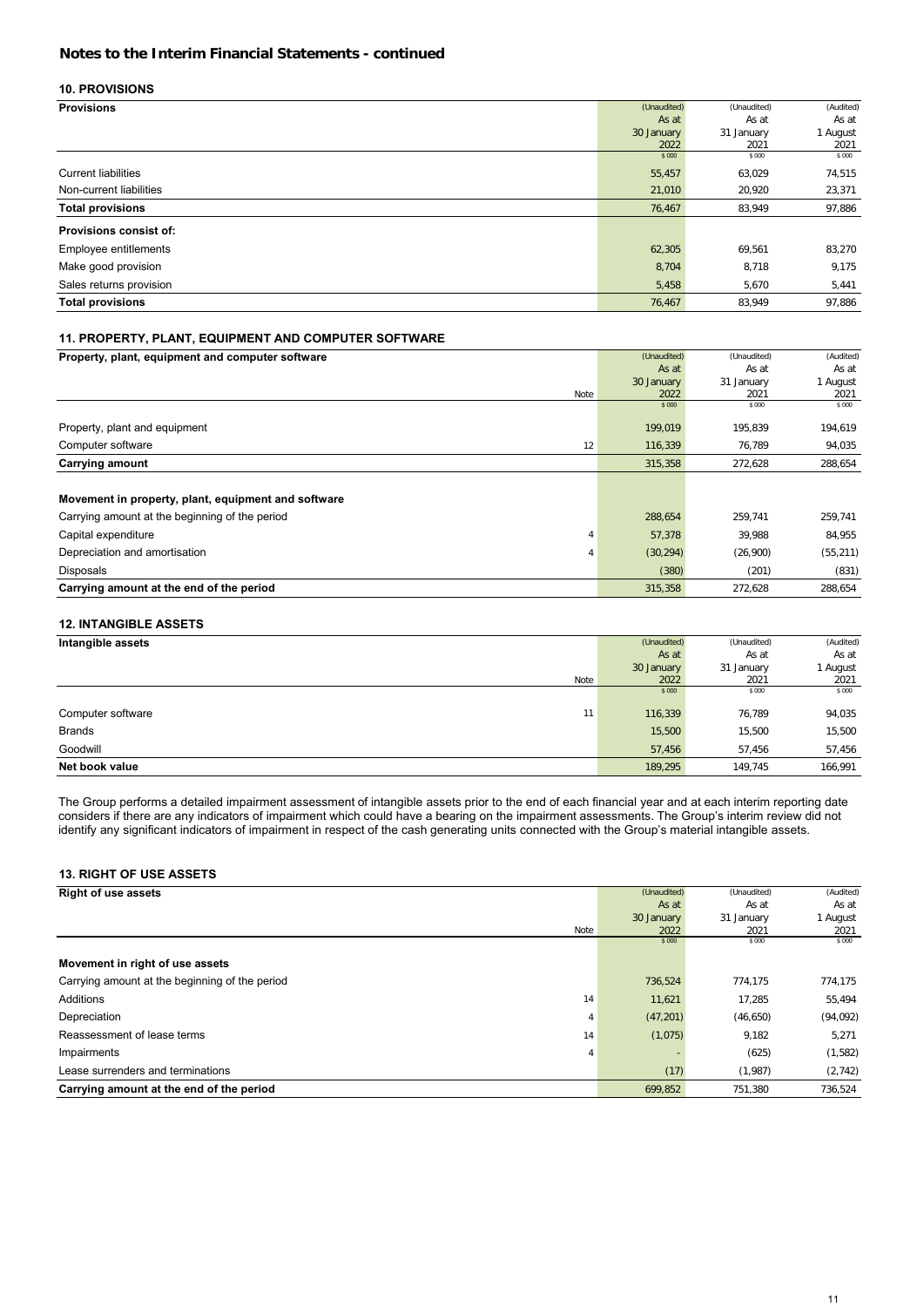#### **14. LEASE LIABILITIES**

| <b>Lease liabilities</b>                       |      | (Unaudited)    | (Unaudited)    | (Audited)      |
|------------------------------------------------|------|----------------|----------------|----------------|
|                                                |      | As at          | As at          | As at          |
|                                                |      | 30 January     | 31 January     | 1 August       |
|                                                | Note | 2022<br>\$ 000 | 2021<br>\$ 000 | 2021<br>\$ 000 |
|                                                |      |                |                |                |
| Movement in lease liabilities                  |      |                |                |                |
| Carrying amount at the beginning of the period |      | 892,191        | 934,788        | 934,788        |
| Additions                                      | 13   | 11,621         | 17,285         | 55,494         |
| Interest for the period                        | 15   | 18,413         | 19,199         | 38,497         |
| Reassessment of lease terms                    | 13   | (1,075)        | 9,182          | 5,271          |
| COVID-19 landlord rent relief                  |      | (812)          |                |                |
| Lease repayments                               |      | (67,068)       | (67, 772)      | (137, 880)     |
| Lease surrenders and terminations              |      | (2, 344)       | (2,534)        | (3,979)        |
| Balance at the end of the period               |      | 850,926        | 910,148        | 892,191        |
|                                                |      |                |                |                |
| Lease liability maturity analysis              |      |                |                |                |
| Within one year                                |      | 96,782         | 96,287         | 97,812         |
| One to two years                               |      | 90,343         | 93,377         | 93,118         |
| Two to five years                              |      | 238,966        | 247,883        | 254,649        |
| Beyond five years                              |      | 424,835        | 472,601        | 446,612        |
| <b>Total lease liabilities</b>                 |      | 850,926        | 910,148        | 892,191        |
|                                                |      |                |                |                |
| <b>Current liabilities</b>                     |      | 96,782         | 96,287         | 97,812         |
| Non-current liabilities                        |      | 754,144        | 813,861        | 794,379        |
| <b>Total lease liabilities</b>                 |      | 850,926        | 910,148        | 892,191        |

# **15. ADJUSTMENT FOR NZIFRS 16 (LEASES)**

| <b>Adjustment for NZIFRS 16 (Leases)</b> | (Unaudited) | (Unaudited) | (Audited) |
|------------------------------------------|-------------|-------------|-----------|
|                                          | As at       | As at       | As at     |
|                                          | 30 January  | 31 January  | l August  |
| Note                                     | 2022        | 2021        | 2021      |
|                                          | \$ 000      | \$ 000      | \$ 000    |
| Pre NZIFRS 16 Rent                       | 66,632      | 67,118      | 134,946   |
| Right of use asset amortisation<br>13    | (47, 201)   | (46, 650)   | (94, 092) |
| Right of use asset impairment            |             | (625)       | (1,582)   |
| Gain on lease terminations               | 2,327       | 547         | 1,237     |
| Impact on operating profit               | 21,758      | 20,390      | 40,509    |
| Lease liability interest<br>14           | (18, 413)   | (19, 199)   | (38, 497) |
| Impact on net profit before tax<br>5     | 3,345       | 1.191       | 2.012     |

#### **16. BORROWINGS**

| Net cash                                              | (Unaudited) | (Unaudited) | (Audited) |
|-------------------------------------------------------|-------------|-------------|-----------|
|                                                       | As at       | As at       | As at     |
|                                                       | 30 January  | 31 January  | 1 August  |
|                                                       | 2022        | 2021        | 2021      |
|                                                       | \$ 000      | \$ 000      | \$ 000    |
| Cash on hand and at bank                              | 149,966     | 183.585     | 160,526   |
|                                                       |             |             |           |
| Committed bank credit facilities at balance date are: |             |             |           |
| Committed and unused bank debt facilities             | 330,000     | 330.000     | 330,000   |
| Liquidity buffer                                      | 479,966     | 513.585     | 490,526   |

The Group adopted a new liquidity policy last year to provide balance sheet resilience year in response to the COVID-19 pandemic. The new policy, which remains unchanged is to maintain a liquidity buffer of between \$350 million to \$450 million. This policy permits the liquidity buffer to exceed the policy range where it is caused by temporary cash flow fluctuations associated with the timing of creditor payments.

The Group complied with the debt ratios and restrictive covenants stipulated in the Group's negative pledge arrangement with its banks throughout the half year. Details regarding these covenants can be found in the 2021 Annual Report.

#### **Sustainability-Linked Loans**

During the half year the Group restructured \$140 million of its committed bank credit facilities to be Sustainability-Linked Loans (SLLs). The facility fee pricing for the SLLs are linked to the achievement of mutually agreed sustainability targets that meet the requirements of the Loan Market Association's Sustainability Linked Loan Principles (2021). The five sustainability targets are as follows:

1. 50% of brands that are directly owned by The Warehouse and Warehouse Stationery must have sustainable packaging that is compostable, or recyclable solely at New Zealand kerbside or in store by July 2025.

2. All Tier 2 Sources for at least 50% of Tier 1 Suppliers will comply with The Warehouse Group's Labour & Environmental Policy by July 2025.

3. Reduce absolute Scope 1 and Scope 2 greenhouse gas emissions by at least 5% for each year of the loan against the July 2020 Baseline.

4. Gender Pay Equity: Achieve 100% pay equity across its overall workforce by July 2025.

5. Gender Representation: The board, executive team, or those who directly report to the executive team, are 50% women by July 2025.

The targets for SLLs will be remeasured and independently audited at the end of each of the next four financial years to determine if the targets have been achieved. The facility pricing is then reduced to a maximum of 8 basis points if all the sustainability targets are achieved and increased by the same if the targets are not met.